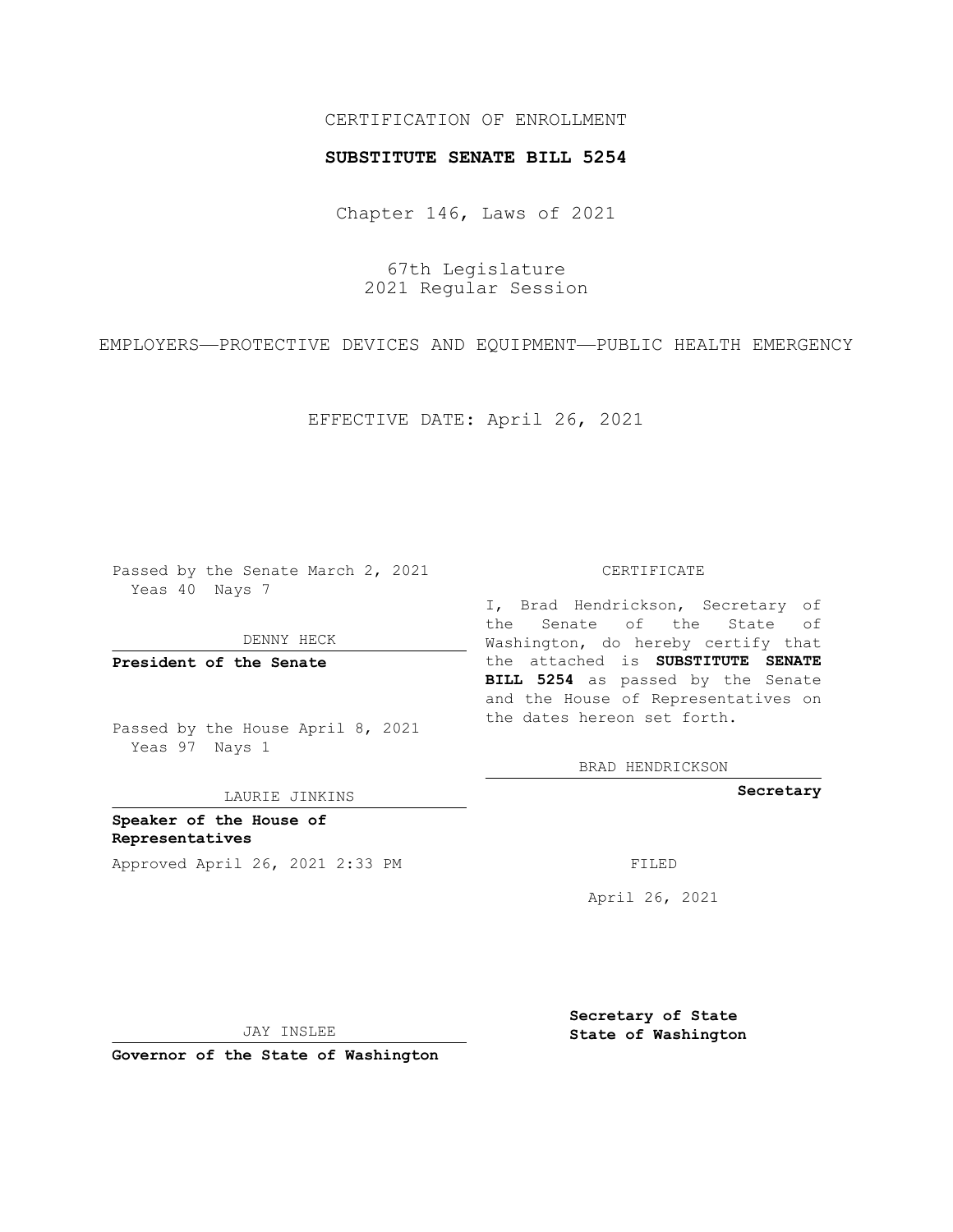## **SUBSTITUTE SENATE BILL 5254**

Passed Legislature - 2021 Regular Session

**State of Washington 67th Legislature 2021 Regular Session**

**By** Senate Labor, Commerce & Tribal Affairs (originally sponsored by Senators Salomon, Darneille, Frockt, Hasegawa, Keiser, Saldaña, Stanford, and Wilson, C.)

READ FIRST TIME 02/11/21.

1 AN ACT Relating to the use of protective devices and equipment 2 during a public health emergency; adding a new section to chapter 3 49.17 RCW; and declaring an emergency.

4 BE IT ENACTED BY THE LEGISLATURE OF THE STATE OF WASHINGTON:

5 NEW SECTION. **Sec. 1.** A new section is added to chapter 49.17 6 RCW to read as follows:

 (1) The requirements of this section apply only during a public health emergency. For the purposes of this section, "public health emergency" means a declaration or order relating to controlling and preventing the spread of any infectious or contagious disease that covers the jurisdiction where the individual or business performs 12 work, and is issued as follows:

13 (a) The president of the United States has declared a national or 14 regional emergency;

15 (b) The governor has declared a state of emergency under RCW 16 43.06.010(12); or

17 (c) An order has been issued by a local health officer under RCW 18 70.05.070.

19 (2) Every employer who does not require employees or contractors 20 to wear a specific type of personal protective equipment must 21 accommodate its employee's or contractor's voluntary use of that